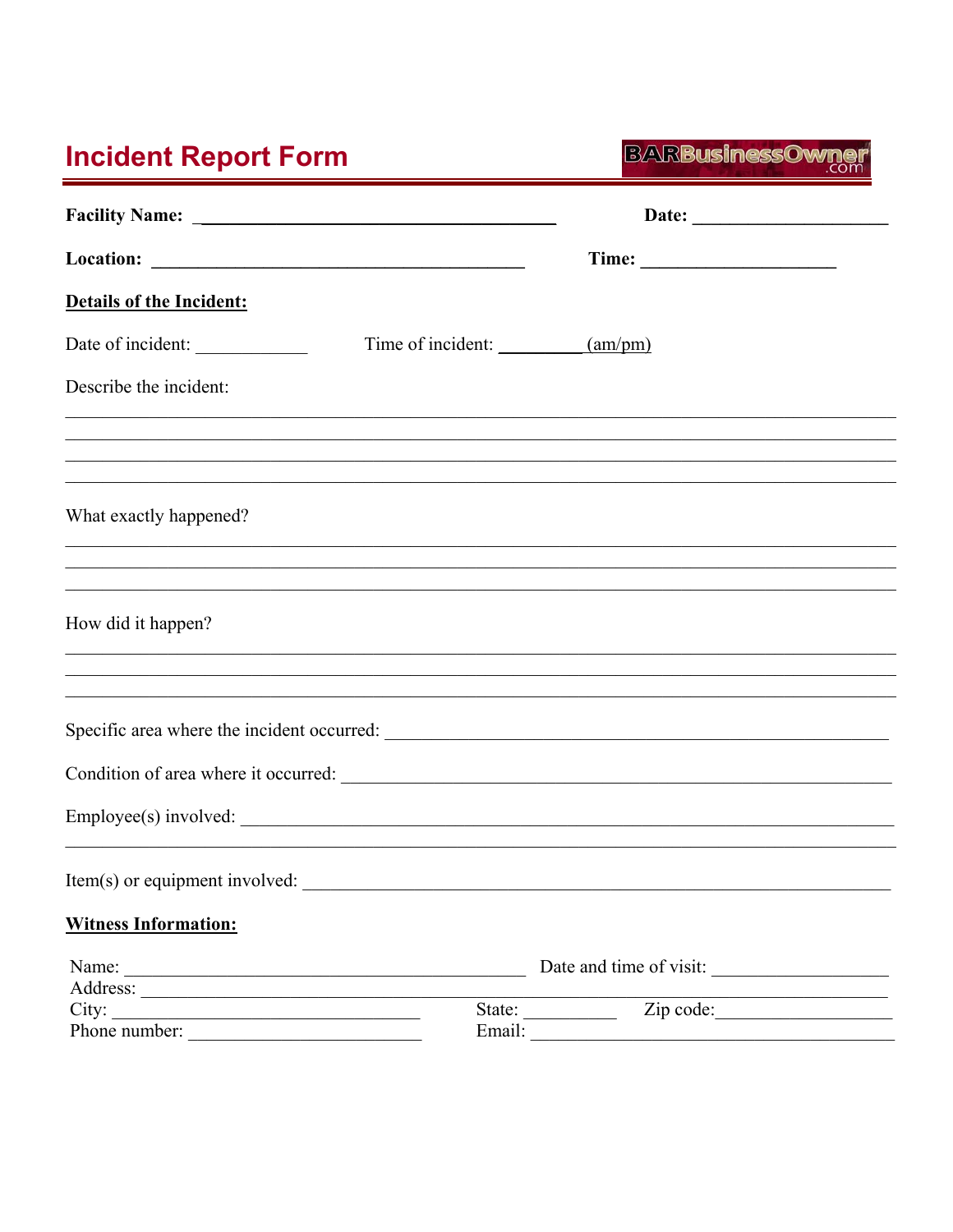How was witness involved in the incident?

| Please describe what you witnessed:                                                                                                                                                                                                  |                          |                        |                      |
|--------------------------------------------------------------------------------------------------------------------------------------------------------------------------------------------------------------------------------------|--------------------------|------------------------|----------------------|
|                                                                                                                                                                                                                                      |                          |                        |                      |
| ,我们也不能在这里的人,我们也不能在这里的人,我们也不能在这里的人,我们也不能在这里的人,我们也不能在这里的人,我们也不能在这里的人,我们也不能在这里的人,我们也                                                                                                                                                    |                          |                        |                      |
|                                                                                                                                                                                                                                      |                          |                        |                      |
|                                                                                                                                                                                                                                      |                          |                        |                      |
| City:                                                                                                                                                                                                                                |                          |                        |                      |
| Phone number:                                                                                                                                                                                                                        |                          |                        |                      |
| How was witness involved in the incident?<br>,我们也不能在这里的人,我们也不能在这里的人,我们也不能在这里的人,我们也不能在这里的人,我们也不能在这里的人,我们也不能在这里的人,我们也不能在这里的人,我们也                                                                                                       |                          |                        |                      |
| Please describe what you witnessed:                                                                                                                                                                                                  |                          |                        |                      |
| ,我们也不能在这里的人,我们也不能在这里的人,我们也不能在这里的人,我们也不能在这里的人,我们也不能在这里的人,我们也不能在这里的人,我们也不能在这里的人,我们也                                                                                                                                                    |                          |                        |                      |
| <b>Injury/Accident Details:</b>                                                                                                                                                                                                      |                          |                        |                      |
| Name of injured: <u>Contract Contract Contract Contract Contract Contract Contract Contract Contract Contract Contract Contract Contract Contract Contract Contract Contract Contract Contract Contract Contract Contract Contra</u> |                          |                        |                      |
|                                                                                                                                                                                                                                      |                          |                        |                      |
|                                                                                                                                                                                                                                      |                          |                        |                      |
| Phone number:                                                                                                                                                                                                                        |                          |                        |                      |
| Describe injury:                                                                                                                                                                                                                     |                          |                        |                      |
| <b>Treatment of Injury:</b> (leave blank if no treatment is needed)                                                                                                                                                                  |                          |                        |                      |
|                                                                                                                                                                                                                                      |                          |                        |                      |
|                                                                                                                                                                                                                                      |                          |                        |                      |
| What was immediately done to treat the injured party?                                                                                                                                                                                |                          |                        |                      |
|                                                                                                                                                                                                                                      |                          |                        |                      |
|                                                                                                                                                                                                                                      |                          |                        |                      |
| Additional treatment (circle all that apply):<br>First Aid<br><b>Emergency Room</b>                                                                                                                                                  | <b>Outpatient Clinic</b> | Went to see own doctor | <b>Hospital Stay</b> |
| Did injured party have to miss work due to injury? If so, how many days/hours of work?                                                                                                                                               |                          |                        |                      |